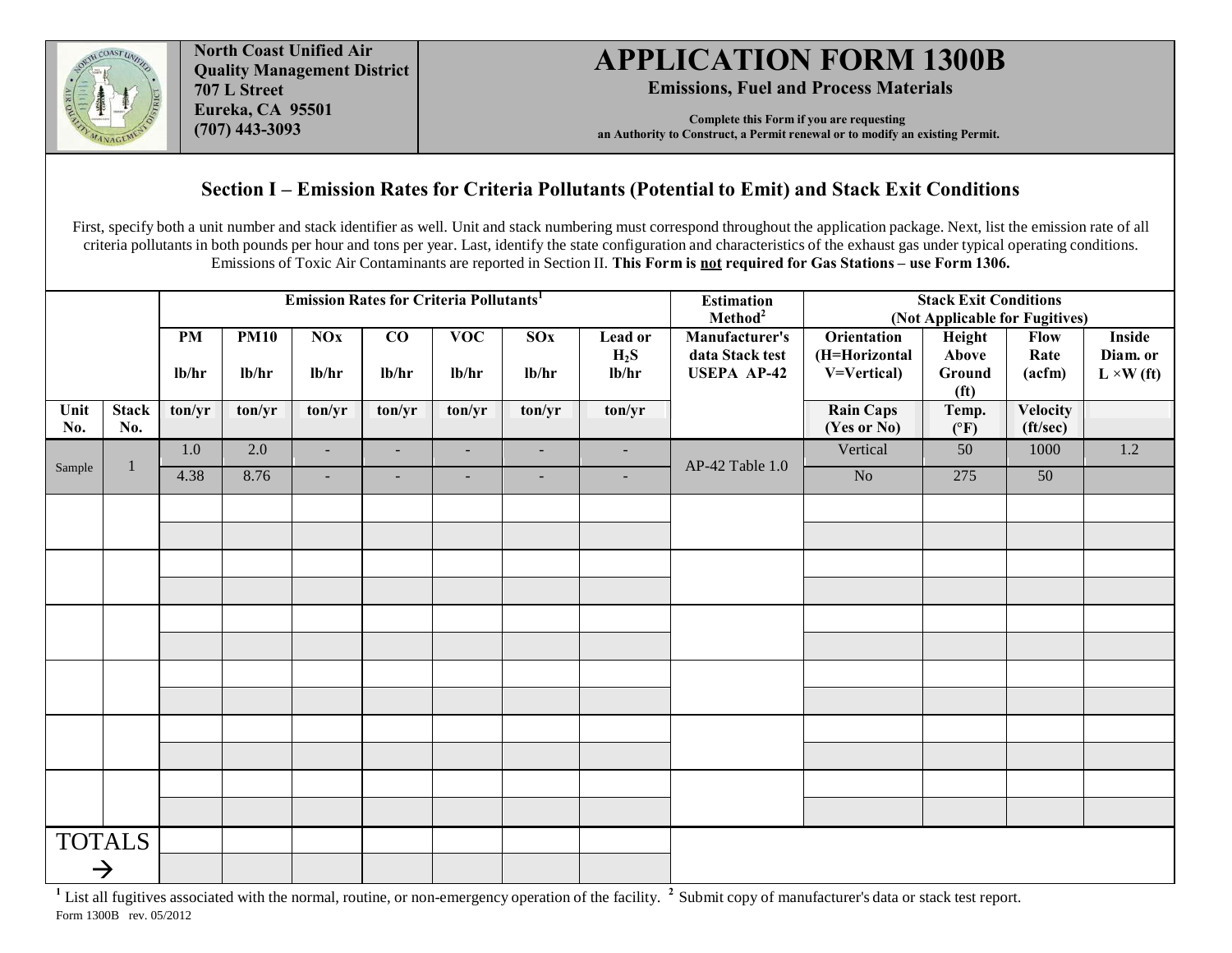|                                                                                            |                             |                 | Use the same unit and stack numbering must correspond |                 | <b>Section II - Emission Rates for Toxic Air Contaminants (Potential to Emit)</b> |                 |                 |               |
|--------------------------------------------------------------------------------------------|-----------------------------|-----------------|-------------------------------------------------------|-----------------|-----------------------------------------------------------------------------------|-----------------|-----------------|---------------|
| Specify below the name of the                                                              | Unit # / Stack#             | Unit # / Stack# | Unit # / Stack#                                       | Unit # / Stack# | Unit # / Stack#                                                                   | Unit # / Stack# | Unit # / Stack# | <b>TOTALS</b> |
| Substance as it appears in the                                                             | $\mathbf A$<br>$\mathbf{1}$ |                 |                                                       |                 |                                                                                   |                 |                 |               |
| California OEHHA Air Toxic<br>Hot Spots Program Guidance                                   | lb/hr                       | lb/hr           | lb/hr                                                 | lb/hr           | lb/hr                                                                             | lb/hr           | lb/hr           | lb/hr         |
| Manual for Preparation of Health<br>Risk Assessments, August 2003,<br>Appendix A and A-II. | ton/yr                      | ton/yr          | ton/yr                                                | ton/yr          | ton/yr                                                                            | ton/yr          | ton/yr          | ton/yr        |
| Sample - "Acrolein"                                                                        | $0.0001$ lb/hr              |                 |                                                       |                 |                                                                                   |                 |                 |               |
|                                                                                            | $0.000001$ ton/yr           |                 |                                                       |                 |                                                                                   |                 |                 |               |
|                                                                                            | ٠                           |                 |                                                       |                 |                                                                                   |                 |                 |               |
|                                                                                            |                             |                 |                                                       |                 |                                                                                   |                 |                 |               |
|                                                                                            |                             |                 |                                                       |                 |                                                                                   |                 |                 |               |
|                                                                                            |                             |                 |                                                       |                 |                                                                                   |                 |                 |               |
|                                                                                            | -                           |                 |                                                       |                 |                                                                                   |                 |                 |               |
|                                                                                            | -                           |                 |                                                       |                 |                                                                                   |                 |                 |               |
|                                                                                            | $\overline{\phantom{a}}$    |                 |                                                       |                 |                                                                                   |                 |                 |               |
|                                                                                            | ۰                           |                 |                                                       |                 |                                                                                   |                 |                 |               |
|                                                                                            | -                           |                 |                                                       |                 |                                                                                   |                 |                 |               |
|                                                                                            |                             |                 |                                                       |                 |                                                                                   |                 |                 |               |
|                                                                                            |                             |                 |                                                       |                 |                                                                                   |                 |                 |               |
|                                                                                            |                             |                 |                                                       |                 |                                                                                   |                 |                 |               |
|                                                                                            |                             |                 |                                                       |                 |                                                                                   |                 |                 |               |
|                                                                                            |                             |                 |                                                       |                 |                                                                                   |                 |                 |               |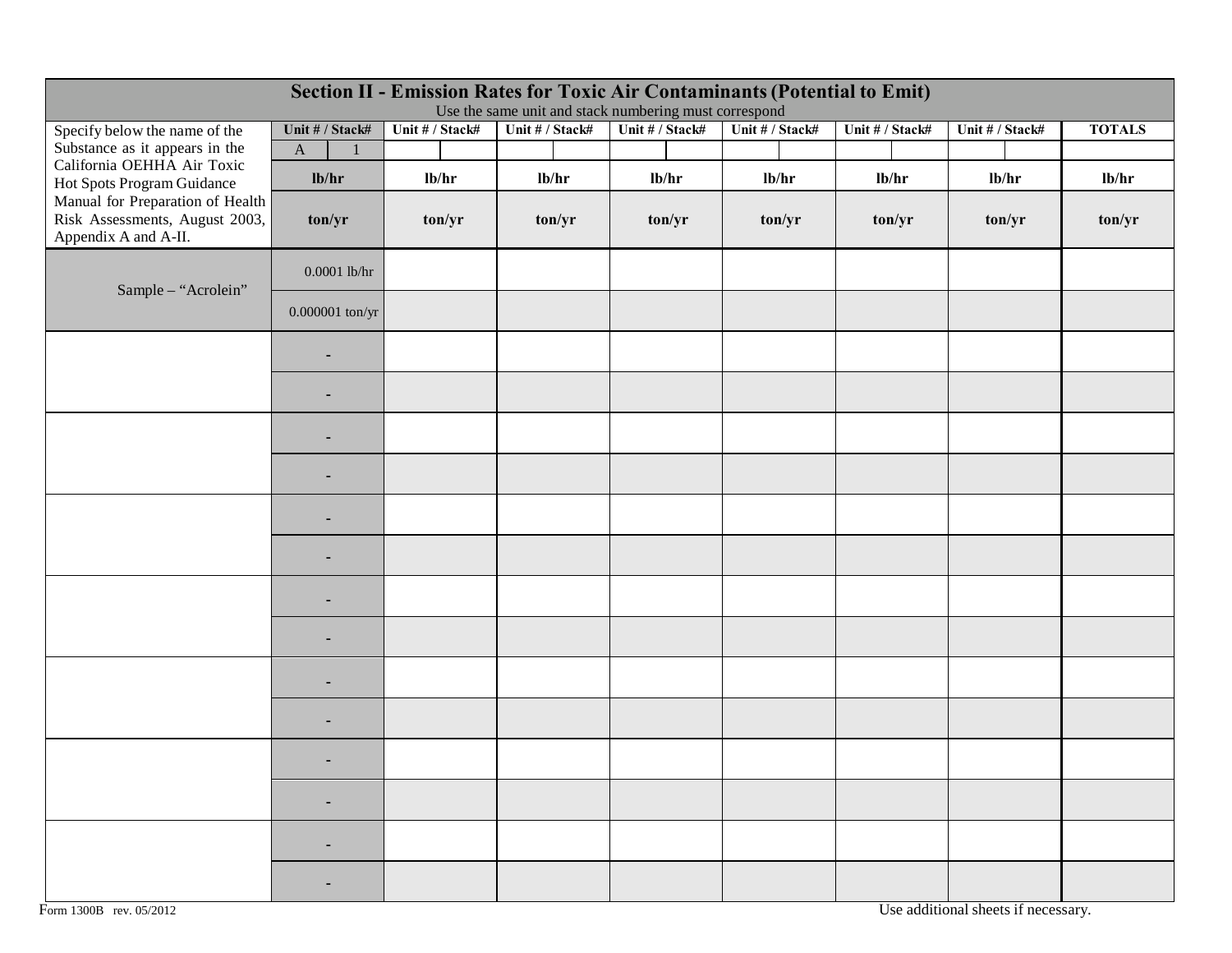| <b>Section III - Potential to Emit Greenhouse Gases</b><br>Unit and stack numbering must correspond throughout the application package. Use English units of measurement (e.g. "short tons"). |                              |                 |                 |                 |                 |                 |                 |               |
|-----------------------------------------------------------------------------------------------------------------------------------------------------------------------------------------------|------------------------------|-----------------|-----------------|-----------------|-----------------|-----------------|-----------------|---------------|
| Specify the name of the                                                                                                                                                                       | Unit # / Stack#              | Unit # / Stack# | Unit # / Stack# | Unit # / Stack# | Unit # / Stack# | Unit # / Stack# | Unit # / Stack# | <b>TOTALS</b> |
| Substance below (CO2,                                                                                                                                                                         | $\mathbf{A}$<br>$\mathbf{1}$ |                 |                 |                 |                 |                 |                 |               |
| N2O, CH4, HFC's, PFC's,                                                                                                                                                                       | lb/hr                        | lb/hr           | lb/hr           | lb/hr           | lb/hr           | lb/hr           | lb/hr           | lb/hr         |
| $SF6$ )                                                                                                                                                                                       | ton/yr                       | ton/yr          | ton/yr          | ton/yr          | ton/yr          | ton/yr          | ton/yr          | ton/yr        |
| Sample-"CO2"                                                                                                                                                                                  | $100$ lb/hr                  |                 |                 |                 |                 |                 |                 |               |
|                                                                                                                                                                                               | 125,000 ton/yr               |                 |                 |                 |                 |                 |                 |               |
|                                                                                                                                                                                               | $\blacksquare$               |                 |                 |                 |                 |                 |                 |               |
|                                                                                                                                                                                               |                              |                 |                 |                 |                 |                 |                 |               |
|                                                                                                                                                                                               | $\overline{\phantom{a}}$     |                 |                 |                 |                 |                 |                 |               |
|                                                                                                                                                                                               | $\overline{\phantom{a}}$     |                 |                 |                 |                 |                 |                 |               |
|                                                                                                                                                                                               | $\overline{\phantom{a}}$     |                 |                 |                 |                 |                 |                 |               |
|                                                                                                                                                                                               |                              |                 |                 |                 |                 |                 |                 |               |
|                                                                                                                                                                                               |                              |                 |                 |                 |                 |                 |                 |               |
|                                                                                                                                                                                               |                              |                 |                 |                 |                 |                 |                 |               |
|                                                                                                                                                                                               |                              |                 |                 |                 |                 |                 |                 |               |
|                                                                                                                                                                                               |                              |                 |                 |                 |                 |                 |                 |               |
|                                                                                                                                                                                               |                              |                 |                 |                 |                 |                 |                 |               |
|                                                                                                                                                                                               |                              |                 |                 |                 |                 |                 |                 |               |
|                                                                                                                                                                                               |                              |                 |                 |                 |                 |                 |                 |               |
|                                                                                                                                                                                               |                              |                 |                 |                 |                 |                 |                 |               |

Form 1300B rev. 05/2012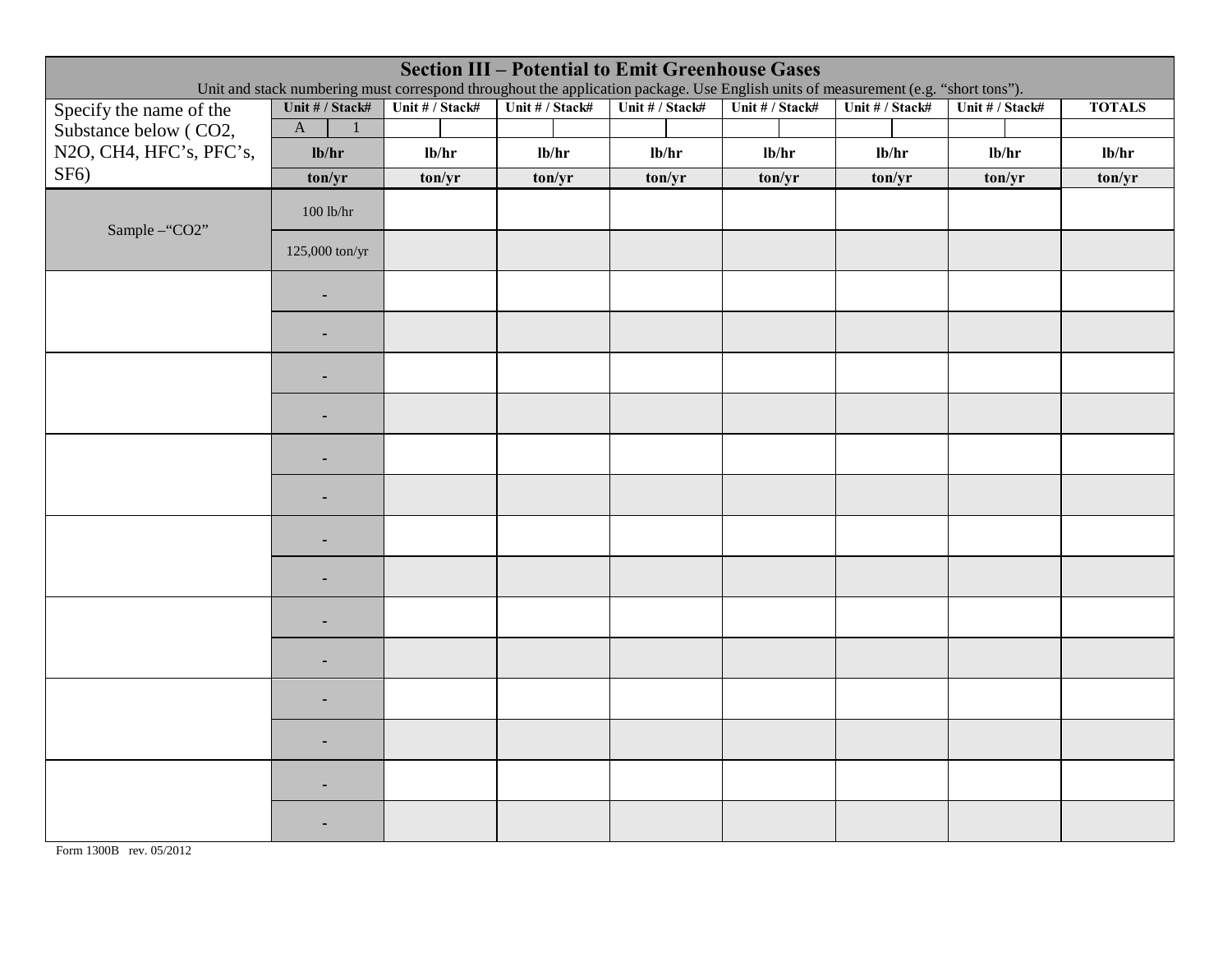|             | <b>Section IV: Fuel Characteristics and Usage</b><br>Use the same unit and stack numbering must correspond |                             |                     |              |          |       |  |  |  |  |  |
|-------------|------------------------------------------------------------------------------------------------------------|-----------------------------|---------------------|--------------|----------|-------|--|--|--|--|--|
| Unit<br>No. | Fuel Type (No. 2 Diesel, Natural Gas, Coal, etc.)                                                          | <b>Higher Heating Value</b> | <b>Hourly Usage</b> | Annual Usage | % Sulfur | % Ash |  |  |  |  |  |
|             |                                                                                                            |                             |                     |              |          |       |  |  |  |  |  |
|             |                                                                                                            |                             |                     |              |          |       |  |  |  |  |  |
|             |                                                                                                            |                             |                     |              |          |       |  |  |  |  |  |
|             |                                                                                                            |                             |                     |              |          |       |  |  |  |  |  |
|             |                                                                                                            |                             |                     |              |          |       |  |  |  |  |  |
|             |                                                                                                            |                             |                     |              |          |       |  |  |  |  |  |
|             |                                                                                                            |                             |                     |              |          |       |  |  |  |  |  |
|             |                                                                                                            |                             |                     |              |          |       |  |  |  |  |  |

| <b>Section V: Materials Processed and Produced</b> |                               |                    |                             |                                        |                         |                    |                             |  |  |
|----------------------------------------------------|-------------------------------|--------------------|-----------------------------|----------------------------------------|-------------------------|--------------------|-----------------------------|--|--|
|                                                    | <b>Raw Material Processed</b> |                    |                             | <b>End Product / Material Produced</b> |                         |                    |                             |  |  |
| Description                                        | Chemical<br>Composition       | Phase <sup>1</sup> | Quantity<br>(specify units) | Description                            | Chemical<br>Composition | Phase <sup>1</sup> | Quantity<br>(specify units) |  |  |
|                                                    |                               |                    |                             |                                        |                         |                    |                             |  |  |
|                                                    |                               |                    |                             |                                        |                         |                    |                             |  |  |
|                                                    |                               |                    |                             |                                        |                         |                    |                             |  |  |
|                                                    |                               |                    |                             |                                        |                         |                    |                             |  |  |
|                                                    |                               |                    |                             |                                        |                         |                    |                             |  |  |
|                                                    |                               |                    |                             |                                        |                         |                    |                             |  |  |
|                                                    |                               |                    |                             |                                        |                         |                    |                             |  |  |
|                                                    |                               |                    |                             |                                        |                         |                    |                             |  |  |
|                                                    |                               |                    |                             |                                        |                         |                    |                             |  |  |
|                                                    |                               |                    |                             |                                        |                         |                    |                             |  |  |
|                                                    |                               |                    |                             |                                        |                         |                    |                             |  |  |

 $1^1$ G = Gas, L = Liquid, S = Solid